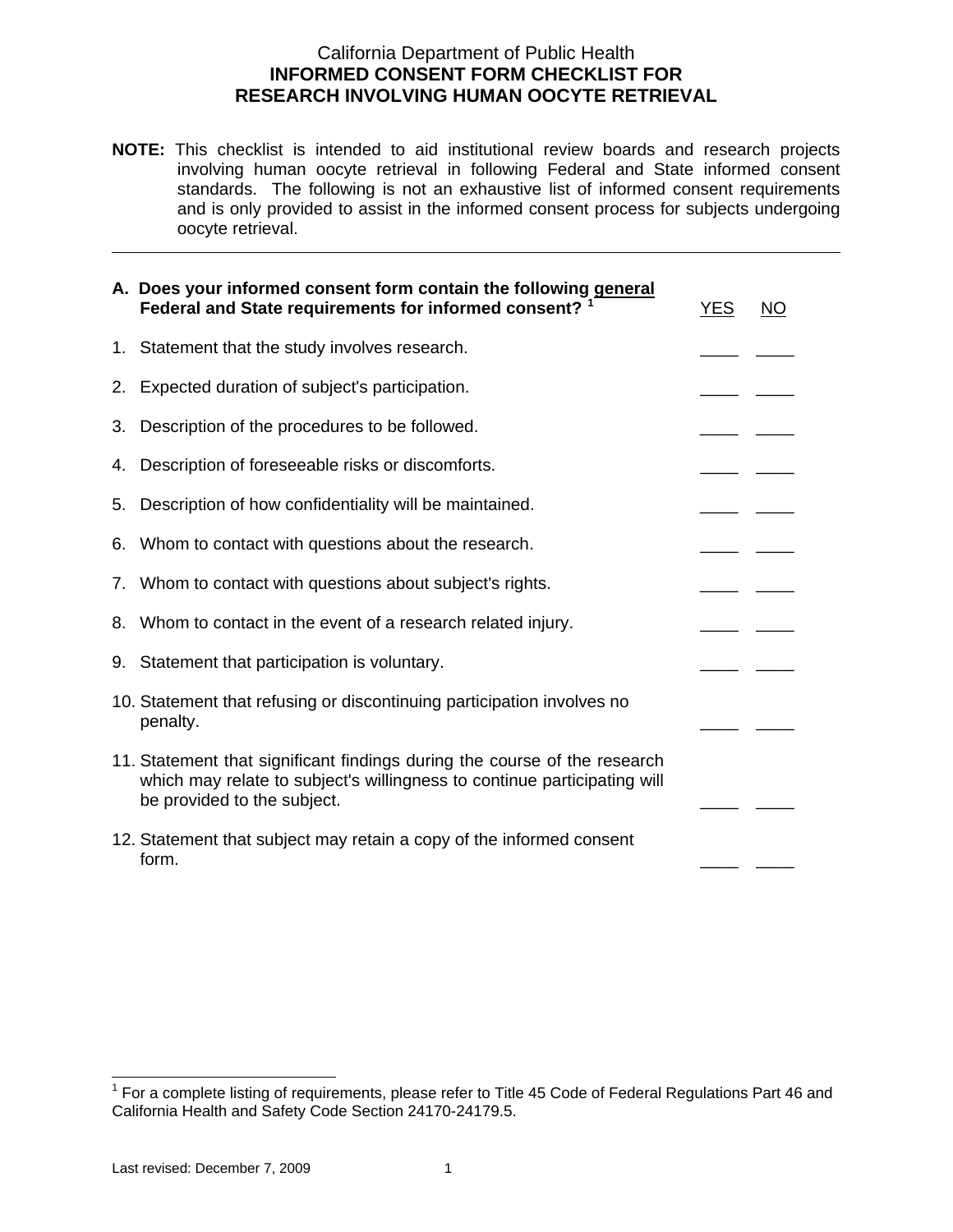## California Department of Public Health **INFORMED CONSENT FORM CHECKLIST FOR**

| <b>RESEARCH INVOLVING HUMAN OOCYTE RETRIEVAL</b> |                                                                                                                                                                                                                                                                                           |            |    |  |  |
|--------------------------------------------------|-------------------------------------------------------------------------------------------------------------------------------------------------------------------------------------------------------------------------------------------------------------------------------------------|------------|----|--|--|
|                                                  | B. Does your informed consent form/process contain the following<br>State requirements for subjects undergoing oocyte retrieval for<br>research? $2^2$                                                                                                                                    | <b>YES</b> | NO |  |  |
|                                                  | 1. Medically accurate written summary of health and consumer<br>issues associated with assisted oocyte production and any<br>alternative method of oocyte retrieval (e.g., American Society for<br>Reproductive Medicine, "Assisted Reproductive Technologies: A<br>Guide for Patients"). |            |    |  |  |
|                                                  | a. Description of the manner in which the subject will receive and<br>review the written summary.                                                                                                                                                                                         |            |    |  |  |
|                                                  | b. Statement of the potential risks associated with the surgical<br>procedure and with the drugs/medications prescribed for ovarian<br>stimulation, such as ovarian hyperstimulation syndrome,<br>infection, and intestinal injuries.                                                     |            |    |  |  |
|                                                  | 2. Statement that payment of medical expenses resulting from the<br>procedure will be provided at no cost to the subject.                                                                                                                                                                 |            |    |  |  |
|                                                  | 3. Summary informing the subject that oocytes may not be sold or<br>transferred for valuable consideration.                                                                                                                                                                               |            |    |  |  |
|                                                  | 4. Statement that donors may document their preferences regarding<br>future uses of their donated materials.                                                                                                                                                                              |            |    |  |  |
|                                                  | 5. Statement as to any professional interest of the<br>physician/surgeon or his/her immediate family in the outcome of<br>the research or of the oocyte retrieval procedure.                                                                                                              |            |    |  |  |
|                                                  |                                                                                                                                                                                                                                                                                           |            |    |  |  |

<span id="page-1-0"></span> 2 For a complete listing of requirements, please refer to Chapter 2, Part 5.5 of Division 106 of the California Health and Safety Code commencing with Section 125330.